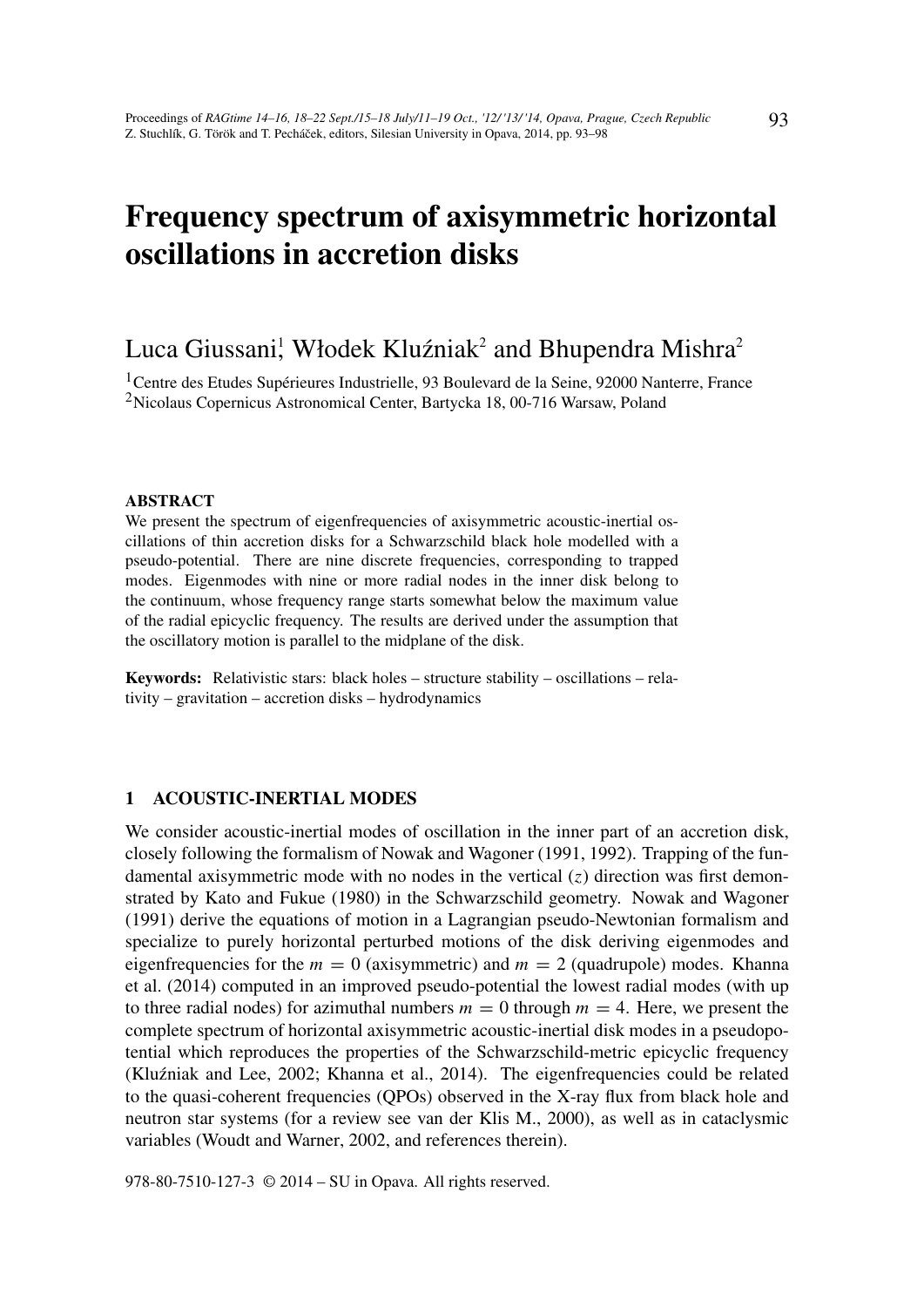#### 2 EQUATION OF MOTION AND THE BOUNDARY CONDITION

We model the Schwarzschild metric with a Newtonian pseudo-potential that reproduces the Schwarzschild ratio of  $\kappa^2(r)/\Omega^2(r) = 1 - 6GM/(rc^2)$ :

$$
\Phi_{\text{KL}}(r) = -\left(c^2/6\right) \exp\left(\frac{6GM}{rc^2} - 1\right). \tag{1}
$$

We have dropped an additive constant and renormalized the original Kluzniak and Lee (2002) potential by a factor of  $1/e$  to guarantee the correct Schwarzschild value of  $\Omega(r_{\text{ms}})$ . The orbital frequency can be obtained from  $\Omega^2(r) = r^{-1} \partial \Phi_{KL}/\partial r$ , the radial epicyclic frequency from  $\kappa^2 = (2\Omega/r) d(r^2\Omega)/dr$  and the marginally stable orbit is at the zero of  $\kappa$ , at  $r_{\rm ms} = 6GM/(rc^2)$ . Figure 1 compares our  $\kappa^2(r)$  with the Schwarzschild form and two other well-known pseudo-Newtonian models (Paczyński and Wiita, 1980; Nowak and Wagoner, 1991).

In this contribution we assume axisymmetric  $(m = 0)$  horizontal modes, with the perturbation vector in cylindrical coordinates  $(\xi^r_*, \xi^{\phi}_*, \xi^z_*) = (\xi^r, \xi^{\phi}, 0) \exp(i\sigma t)$ . We use the equation of motion for  $\Psi(r) \equiv \sqrt{\gamma Pr} \xi^r(r)$  derived in the Lagrangian formalism of Friedman and Schutz (1978) by Nowak and Wagoner (1991)

 $c_s^2 d^2 \Psi/dr^2 + (\sigma^2 - \kappa^2) \Psi = 0$ ,

who also show that in the WKB approximation the azimuthal component of the equation of perturbed motion for thin disks reduces to  $\xi^{\phi} = 2 i (\Omega / \sigma) \xi^{r}$ .



Figure 1. The Schwarzschild epicyclic frequency (squared) and its Newtonian models, from top to bottom: Paczyński and Wiita (1980); Nowak and Wagoner (1991), our Eq. (1).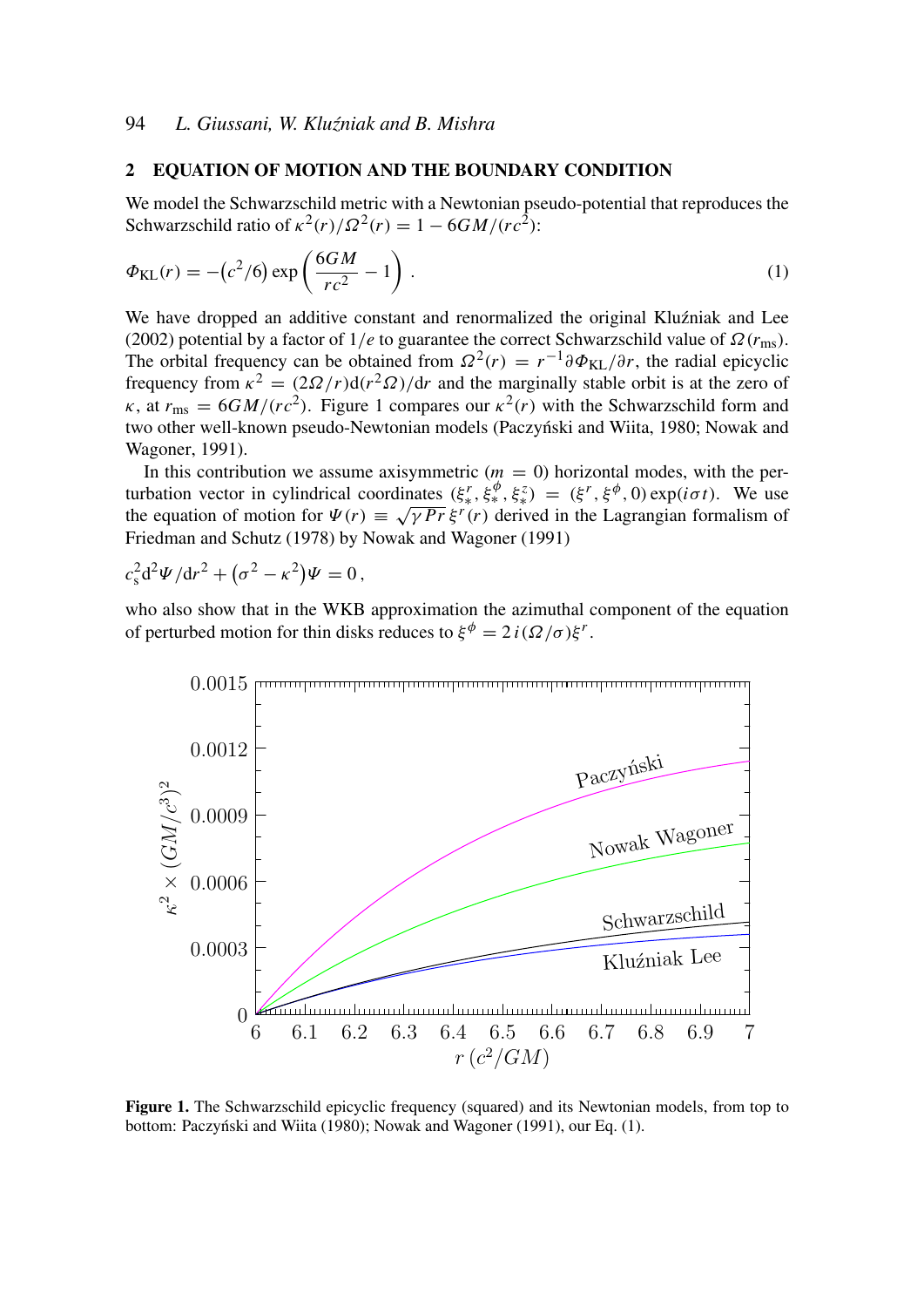Following Khanna et al. (2014) we rewrite the equation of motion, and the boundary condition that the Lagrangian perturbation of pressure vanishes at the unperturbed boundary, in dimensionless form as

$$
\frac{\mathrm{d}^2 \Psi}{\mathrm{d}x^2} + \left(\frac{a}{H}\right)^2 \left(\tilde{\sigma}^2 - \tilde{\kappa}^2\right) \Psi = 0, \qquad (2)
$$

with the boundary condition at  $x = 0$ 

$$
\frac{\mathrm{d}\Psi}{\mathrm{d}x} = -\frac{\Psi}{2},\tag{3}
$$

where *H* is the half-thickness of the disk,  $a = r_{\text{ms}}$ , and the dimensionless variables are given by  $r = a(1 + x)$ ,  $\tilde{\sigma} = \sigma/\Omega(a)$ ,  $\tilde{\kappa}(x) = \kappa(r)/\Omega(a)$ . The speed of sound  $c_s =$  $\sqrt{\gamma P/\rho}$  was eliminated with the condition of vertical hydrostatic equilibrium.

#### 3 THE EIGENFREQUENCY SPECTRUM

We have numerically solved the eigenvalue problem given by Eqs. (2) and (3), for a thin disk of  $H/a = 10^{-3}$ , and present in Table 1 the eigenfrequencies for modes with  $\mu =$ 0, 1, ..., 9 radial nodes in the inner disk. The lowest nine eigenfrequencies ( $\mu = 0$  through 8), exhausting the discrete spectrum, correspond to oscillations which are trapped in the inner disk. As already noted by Kato and Fukue (1980), for eigenfrequencies exceeding the maximum of the epicyclic frequency,  $\sigma^2 > \kappa_{\text{max}}^2$ , the acoustic wave ranges throughout the disk (see also Kato et al., 1998), these frequencies belong to the continuum spectrum. The tenth entry in Table 1, with  $\mu = 9$  radial nodes in the inner disk, also belongs to the continuum, although it has a frequency below the maximum of the epicyclic frequency  $\sigma^2 < \kappa_{\text{max}}^2$  (Figs. 2, 3).



Figure 2. Two radial overtones for  $m = 0$  horizontal oscillations of a thin  $(H/a = 10^{-3})$  accretion disk. Left Panel: A trapped oscillation with  $\mu = 8$  radial nodes. Right Panel: An oscillation penetrating the epicyclic barrier (with  $\mu = 9$  radial nodes in the inner accretion disk and an unlimited number of radial nodes in the outer disk). Plotted are the radial wavefunction  $\Psi \propto r^{1/2} \xi^r$ : solid blue line (left scale); eigenfrequency (squared) and the epicyclic frequency (squared), both normalized to orbital frequency at the inner edge of the disk,  $\sigma^2/\Omega^2(r_{\rm ms})$ : dashed-dotted green line,  $\kappa^2(r)/\Omega^2(r_{\rm ms})$ : dashed red line (right scale).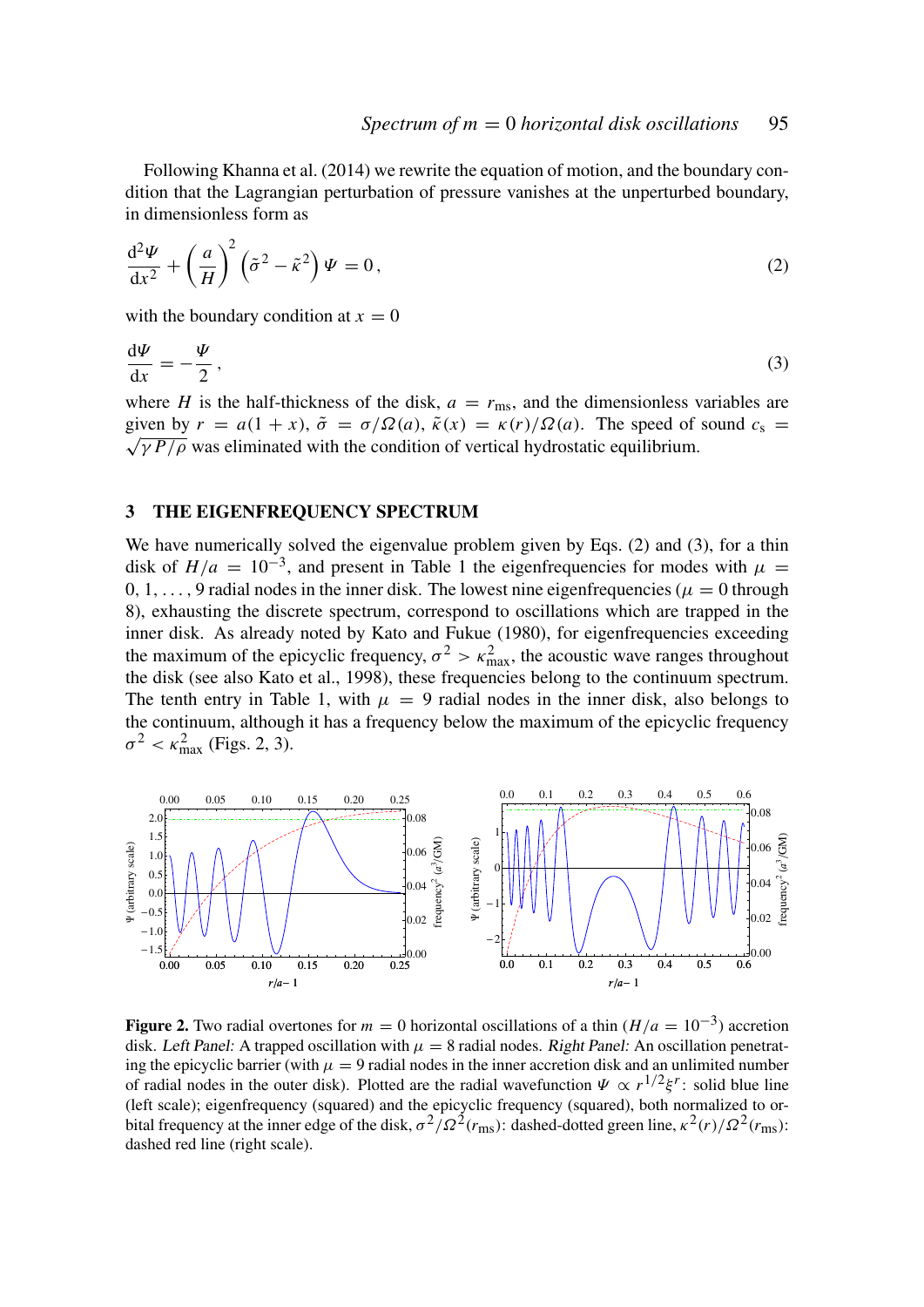| mode     | radial nodes | eigenfrequency                  | mode        |                      |
|----------|--------------|---------------------------------|-------------|----------------------|
| m        | $\mu$        | $\sigma \times \sqrt{(a^3/GM)}$ | status      | ref.                 |
| 0        | 0            | 0.0988290000                    | trapped     | Khanna et al. (2014) |
| $\Omega$ |              | 0.1721372560                    | trapped     | Khanna et al. (2014) |
|          | 2            | 0.2049091375                    | trapped     | Khanna et al. (2014) |
| $\Omega$ | 3            | 0.2269122200                    | trapped     | Khanna et al. (2014) |
| $\Omega$ | 4            | 0.2433069000                    | trapped     | this work            |
| $\Omega$ | 5            | 0.2561130000                    | trapped     | this work            |
| $\Omega$ | 6            | 0.2663460000                    | trapped     | this work            |
| $\Omega$ |              | 0.2745830000                    | trapped     | this work            |
| $\Omega$ | 8            | 0.2811589000                    | trapped     | this work            |
|          | 9            | 0.2862229000                    | not trapped | this work            |

Table 1. Spectrum of eigenfrequencies for horizontal modes

In the Figure 2 we present the two eigenmodes corresponding to the last two entries in Table 1. The equations being linear in  $\Psi$ , we normalize the wavefunction to unity at the inner edge of the disk:  $\Psi(r_{\text{ms}}) = 1$  for illustration purposes. The left panel shows the highestfrequency eigenmode in the discrete portion of the spectrum of axisymmetric  $(m = 0)$ horizontal disk oscillations, the wavefunction of this mode has  $\mu = 8$  radial nodes. Note that the wave becomes evanescent for  $\sigma^2 < \kappa^2$ , thus trapping the  $\mu = 8$  mode to the left of  $\kappa_{\text{max}}$ . Some of the lower overtones have been illustrated in Khanna et al. (2014).

The right panel of Fig. 2 illustrates one of the lowest frequency modes in the continuum. Here,  $\sigma < \kappa_{\text{max}}$  and is so close in value to  $\kappa_{\text{max}}$  that the wave is transmitted through the epicyclic barrier to the outer disk, where it has an unlimited number of radial nodes in addition to the  $\mu = 9$  radial nodes in the inner disk. As far as we are aware, this is a new finding, which has never been reported before. It may have an interesting astrophysical consequence. If the oscillations arise close to the marginally stable orbit, as suggested by Paczyński (1987), the ones transmitted to the outer disk are likely to be more easily observable, in that they may modulate the emission from large parts of the disk.

#### 4 DISCUSSION

We consider accretion disk oscillations in a Newtonian model of the Schwarzschild metric, Eq. (1), which accurately models the radial epicyclic frequency, at least close to the marginally stable orbit, see Fig. 1. No model is perfect, so although we correctly reproduce the ratio of epicyclic to orbital frequency  $\kappa(r)/\Omega(r) = \sqrt{1 - 6GM/(r c^2)}$ , and the corthe ratio of epicyclic to orbital frequency  $\kappa(r)/\Omega(r) = \sqrt{1-6GM/(r c^2)}$ , and the correct value of orbital frequency at the marginally stable orbit,  $\Omega(r_{\rm ms}) = c^3/(\sqrt{216}GM)$ , the maximum of *k* occurs at  $r = (3 + \sqrt{21})(GM/c^2) \approx 7.58(GM/c^2)$  instead of the Schwarzschild value  $r = 8(GM/c^2)$ . Further, the equations of motion for the oscillation of the disk fluid were derived in a Newtonian formalism, not in full GR. These departures from GR may limit the quantitative accuracy of the presented results when applied to real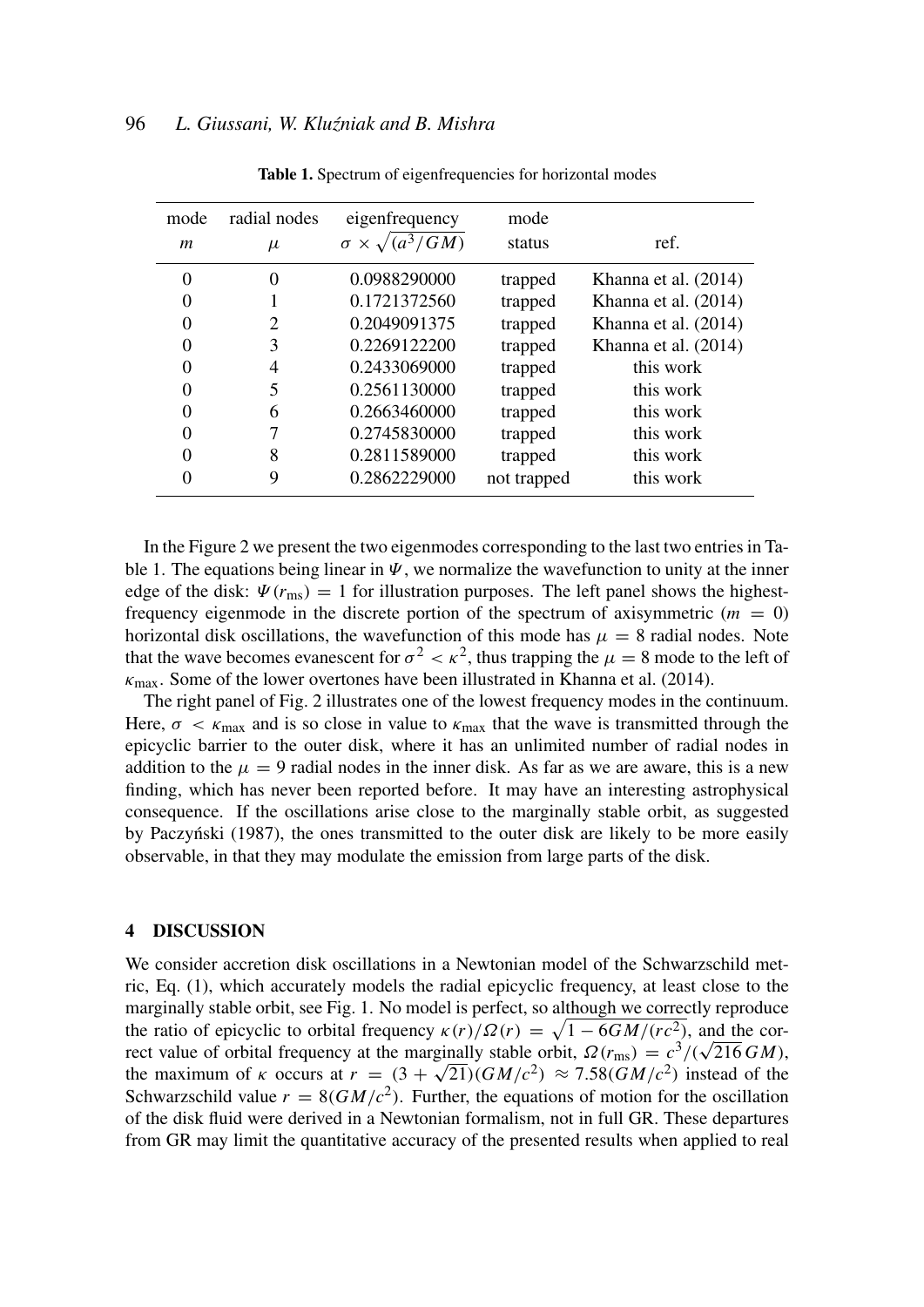

**Figure 3.** The spectrum of  $m = 0$  (axially symmetric) horizontal oscillations of a thin  $(H/a = 10^{-3})$ accretion disk for the potential of Eq. (1). Plotted are the epicyclic frequency (*dashed red curve*), and the eigenfrequencies σ in the discrete set (*dashed-dotted green lines*) and in the continuum (*shaded blue region*). All frequencies were scaled with  $(GM/a^3)^{1/2}$ . Here, and throughout the paper,  $a =$ *r*ms.

black hole (or neutron star) accretion disks. An additional assumption which may not be quite accurate is that the oscillations of the disk are strictly parallel to the midplane of the disk, i.e. that the perturbation vector has a zero vertical component,  $\xi^z = 0$ .

We find that the spectrum of horizontal oscillations is composed of nine discrete frequencies and a continuum (Fig. 3). For the discrete spectrum the wave propagation region corresponds to those regions where  $\sigma^2 > \kappa^2(r)$  and is separated into the inner region of trapped oscillations, from  $r = r_{\text{ms}}$  to  $r \approx (7/6) r_{\text{ms}}$ , and an outer region extending to  $r \gg r_{\text{ms}}$  (Kato et al., 1998). However, the lowest frequency modes in the continuum, which satisfy  $\sigma < \kappa_{\text{max}}$ , are transmitted through the epicyclic barrier, and thus fluctuations in the inner disk may be transmitted to the outer disk for frequencies close to the maximum of the epicyclic one,  $\sigma^2 \approx \kappa_{\text{max}}^2$ .

#### ACKNOWLEDGEMENTS

This work was supported in part by Polish NCN grant 2013/08/A/ST9/00795.

#### **REFERENCES**

- Friedman, J. L. and Schutz, B. F. (1978), Lagrangian perturbation theory of nonrelativistic fluids, *Astrophys. J.*, 221, p. 937.
- Kato, S. and Fukue, J. (1980), Trapped radial oscillations of gaseous disks around a black hole, *Publ. Astronom. Soc. Japan*, 32, p. 377.

Kato, S., Fukue, J. and Mineshige, S. (1998), *Black-Hole Accretion Disks*, Kyoto University Press.